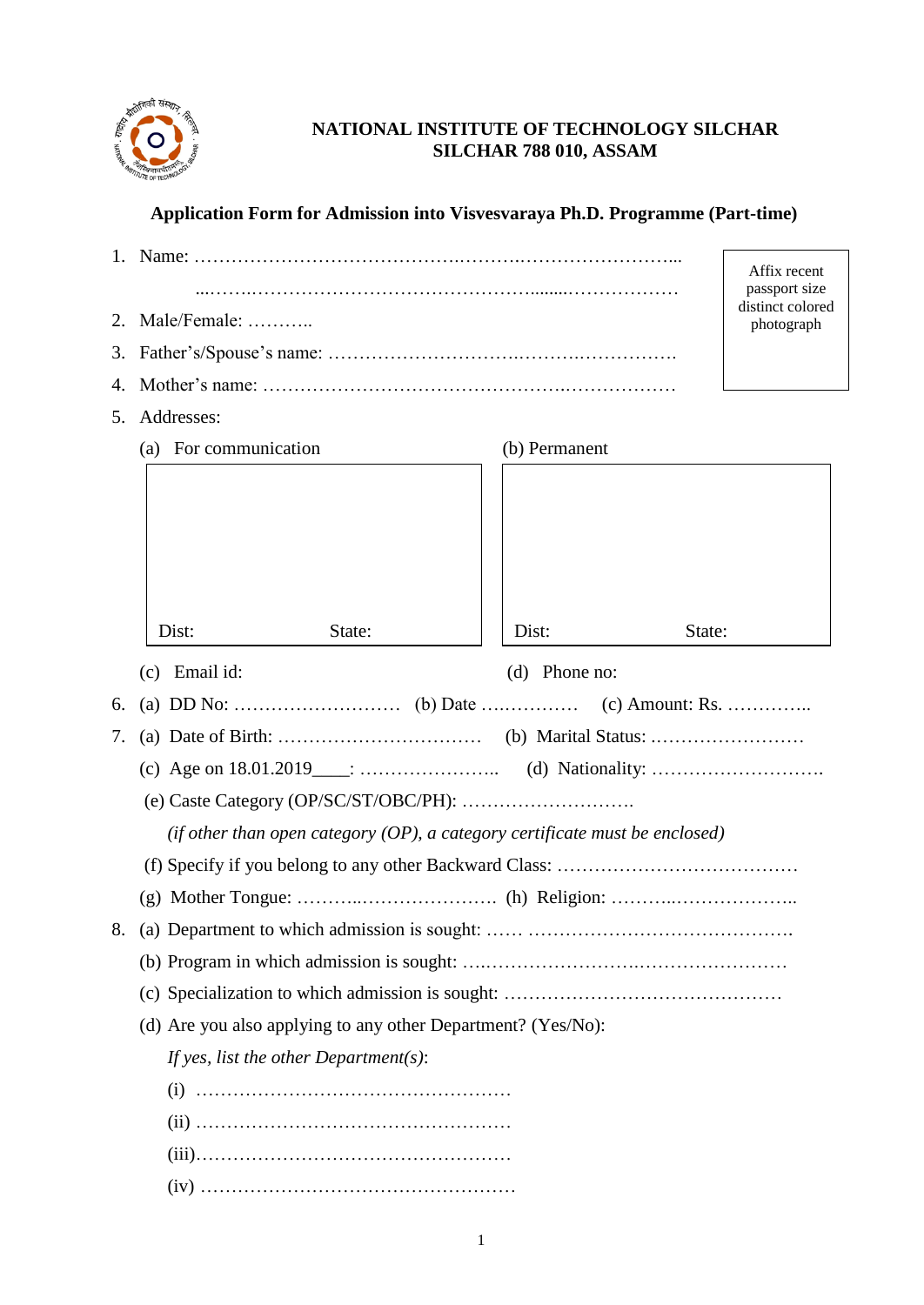- (e) Category of Admission Sought : Part-time
- 9. Details of Universities/Institutions attended (from 10<sup>th</sup> Standard onwards) (Attested copies of certificates and mark sheets/grade cards must be attached)

| University/College/<br><b>Board</b> | Degree obtained<br>(with discipline) | Year | % Marks/<br><b>CGPA/CPI</b> | <b>Class Obtained</b><br>(if applicable) | Subjects taken |
|-------------------------------------|--------------------------------------|------|-----------------------------|------------------------------------------|----------------|
|                                     |                                      |      |                             |                                          |                |
|                                     |                                      |      |                             |                                          |                |
|                                     |                                      |      |                             |                                          |                |
|                                     |                                      |      |                             |                                          |                |

10. (a) Professional Qualifying Examination Passed (attested copy of certificate must be attached):

| <b>GATE</b> |                          |  | <b>UGC/CSIR NET</b> |                        |            |
|-------------|--------------------------|--|---------------------|------------------------|------------|
| Subject     | Valid Score   Valid upto |  | Subject             | <b>Qualifying Date</b> | Valid upto |
|             |                          |  |                     |                        |            |

(b) Any other source for fellowship/scholarship, if any:

11. (a) Professional Experience (Teaching/Research/Industrial), if any (proof to be attached).

| Name of organization | <b>Position held</b> | <b>Type of work</b> | <b>Period</b> |    |
|----------------------|----------------------|---------------------|---------------|----|
|                      |                      |                     | From          | Tо |
|                      |                      |                     |               |    |
| $\overline{\rm(ii)}$ |                      |                     |               |    |
| (iii)                |                      |                     |               |    |

(b) Attach a list of publications/projects etc. separately, if any:

12. (a) If employed, name of the present employer:

………………………………………………..

(b) Whether employer's permission obtained? (Yes/No): ………

(c) If yes, NOC in form-I/II/III enclosed: ………..

13.List of Enclosures:

| (a) | (c) |
|-----|-----|
| (b) | (d) |

## **Declaration**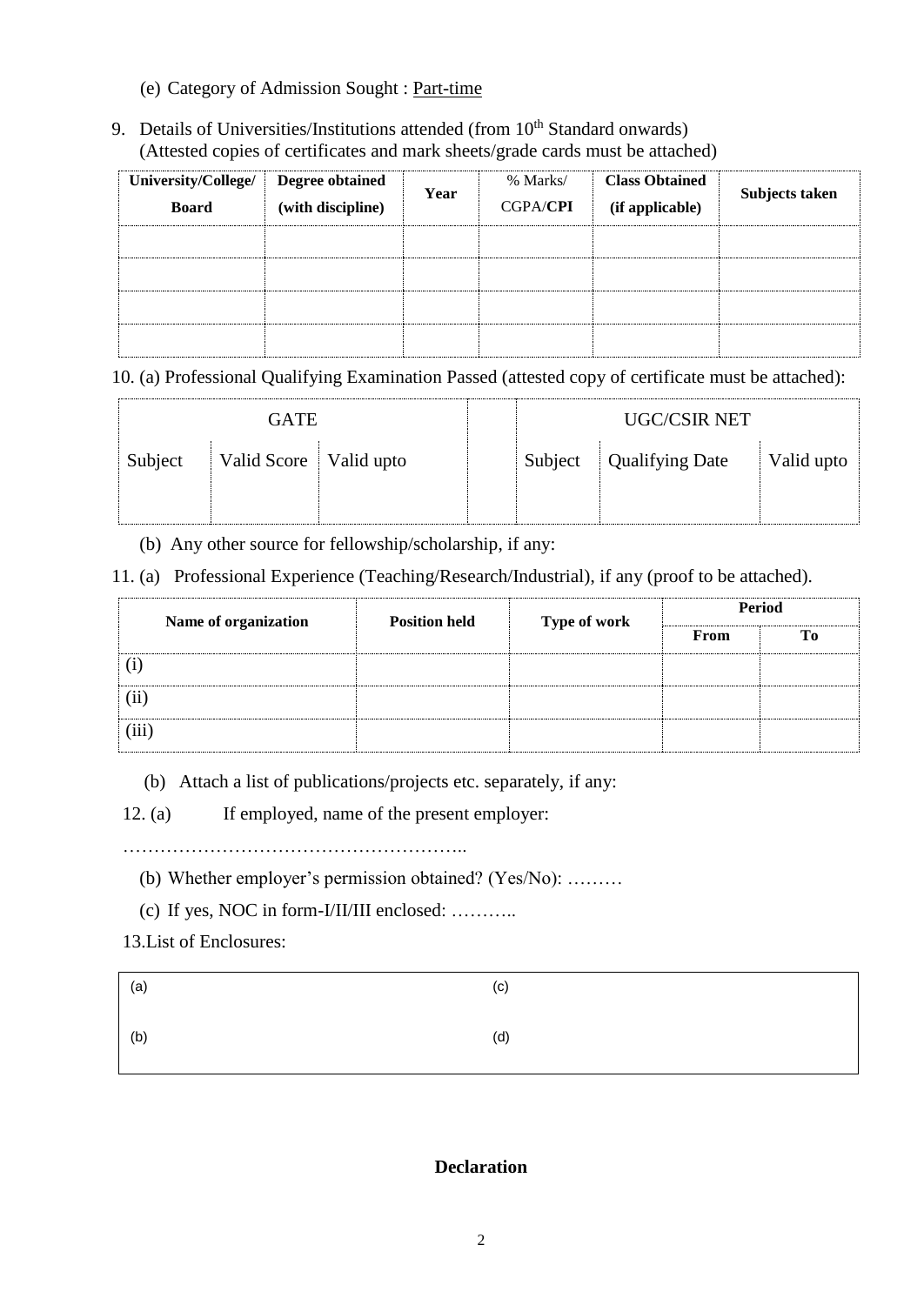I hereby declare that the entries made in this application form are correct to the best of my knowledge and belief. If selected for admission, I promise to abide by the rules and regulations of the Institute as amended from time to time.

I note that the decision of the Institute is final in regard to selection for admission and assignment to a particular department and field of study. The Institute shall have the right to take any action it deems fit, including expulsion, against me at any time after my admission, if it is found that information furnished by me are false or incorrect. I shall abide by the decision of the Institute, which shall be final.

Place: Date:

Signature of the applicant

# **For office use only**

## To be filled-in by Departmental Ph.D. Admission Committee

| % of B.Sc./B.Tech. marks/Grade        | Performance of Selection Test |
|---------------------------------------|-------------------------------|
| % of M.Tech./M.Phil/M.Sc marks/ Grade | Position in order of merit    |
| GATE/NET score                        | Category(OP/SC/ST/PH)         |

Recommended for admission:

Signature of member Signature of member Signature of member

## Chairman, Departmental Ph.D. Admission Committee

- a. To be filled by Institute Ph.D. Admission Committee:
	- (i) Verified and found suitable and recommended to Chairman, Senate for admission
	- (ii) Not recommended for admission, with reason(s): ……………………………………………………………………………

(Signature of members): ……………… …………........ .......................

b. Admitted on approval of Chairman, Senate.

Date: Dean (R & C)